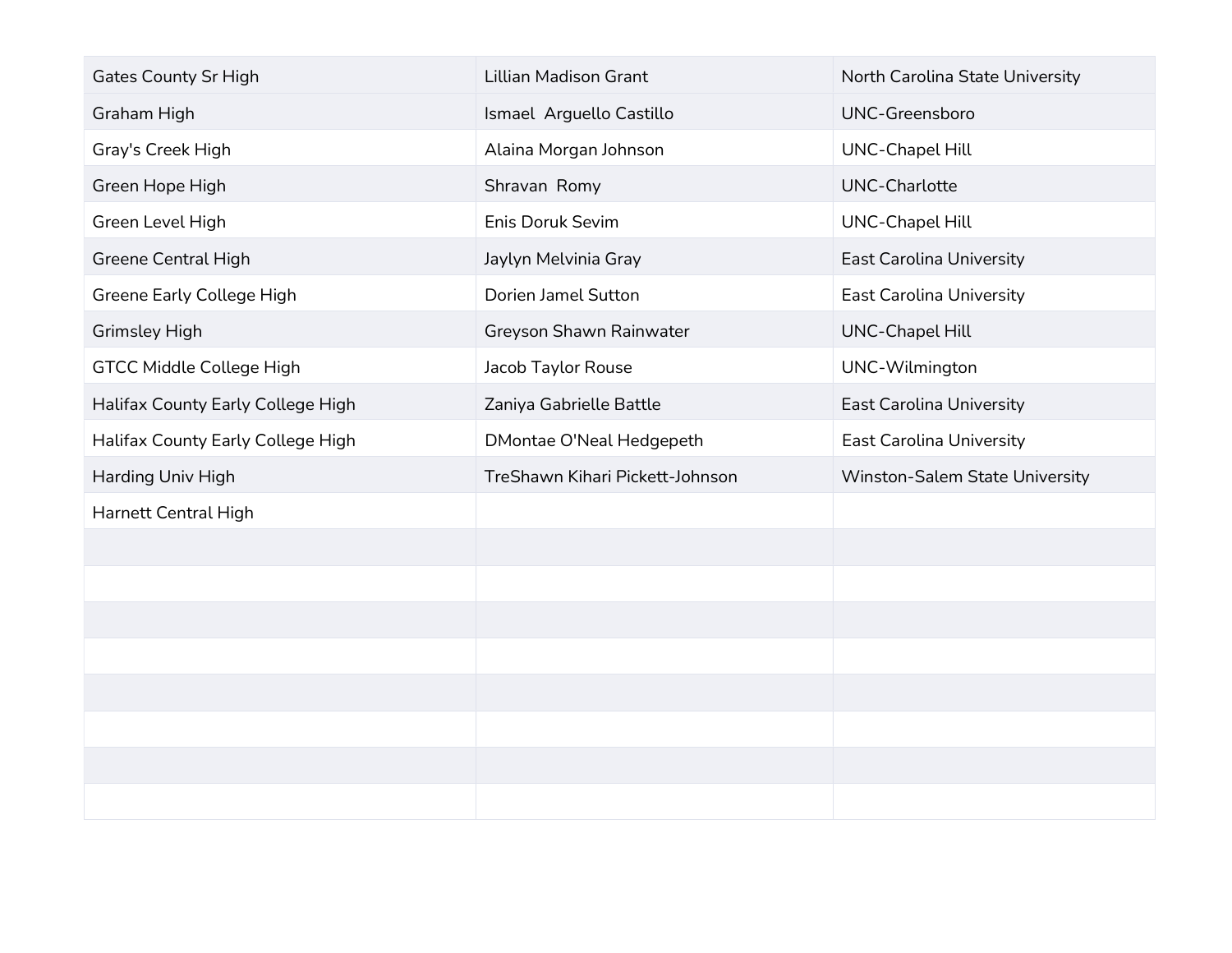| Heritage High                        | Camryn Elizabeth Hennings      | North Carolina State University    |
|--------------------------------------|--------------------------------|------------------------------------|
| <b>Hertford Co Early College</b>     | James Edward Brown             | <b>UNC-Chapel Hill</b>             |
| <b>Hertford County High</b>          | Jayla Kamari Urquhart          | East Carolina University           |
| Hibriten High                        | Mattie Marie Dineen            | <b>UNC-Chapel Hill</b>             |
| Hibriten High                        | Landon Riley Arrowood          | <b>UNC-Charlotte</b>               |
| Hickory High                         | William Holbrook               | North Carolina State University    |
| <b>Hickory High</b>                  | <b>Alexis Ann Reese</b>        | <b>UNC-Chapel Hill</b>             |
| Hickory Ridge High - Harrisburg      | Mary Kathryn Habjanic          | <b>UNC-Charlotte</b>               |
| High Point Central High              | Haya Haidar Thamer             | <b>UNC-Chapel Hill</b>             |
| <b>Highland School Of Technology</b> | Sarah Grace Cable              | UNC-Wilmington                     |
| Hillside High                        | Arianna Janae Young            | UNC-Greensboro                     |
| Hillside High                        | DeeAysia Viola Albritton       | <b>UNC-Chapel Hill</b>             |
| Hillside New Tech High               | Zachary Curtis Tucker          | <b>UNC-Chapel Hill</b>             |
| Hillside New Tech High               | Alicia Monique Patterson       | Winston-Salem State University     |
| Hiwassee Dam High                    | Jaden Aubrey Shorette          | <b>UNC-Chapel Hill</b>             |
| Hobbton High                         | Lucy Reece Strickland          | Appalachian State University       |
| Hobbton High                         | <b>Austin Robert Faircloth</b> | <b>Western Carolina University</b> |
| Hoke County High                     | Justus Anne Brewington         | <b>UNC-Pembroke</b>                |
| Hoke County High                     | Rebekah Delaney Hammonds       | <b>UNC-Pembroke</b>                |
| <b>Holly Springs High</b>            | Olivia Grace Radcliffe         | <b>UNC-Chapel Hill</b>             |
| Hopewell High                        | <b>Taylor Alexis Gettings</b>  | <b>UNC-Greensboro</b>              |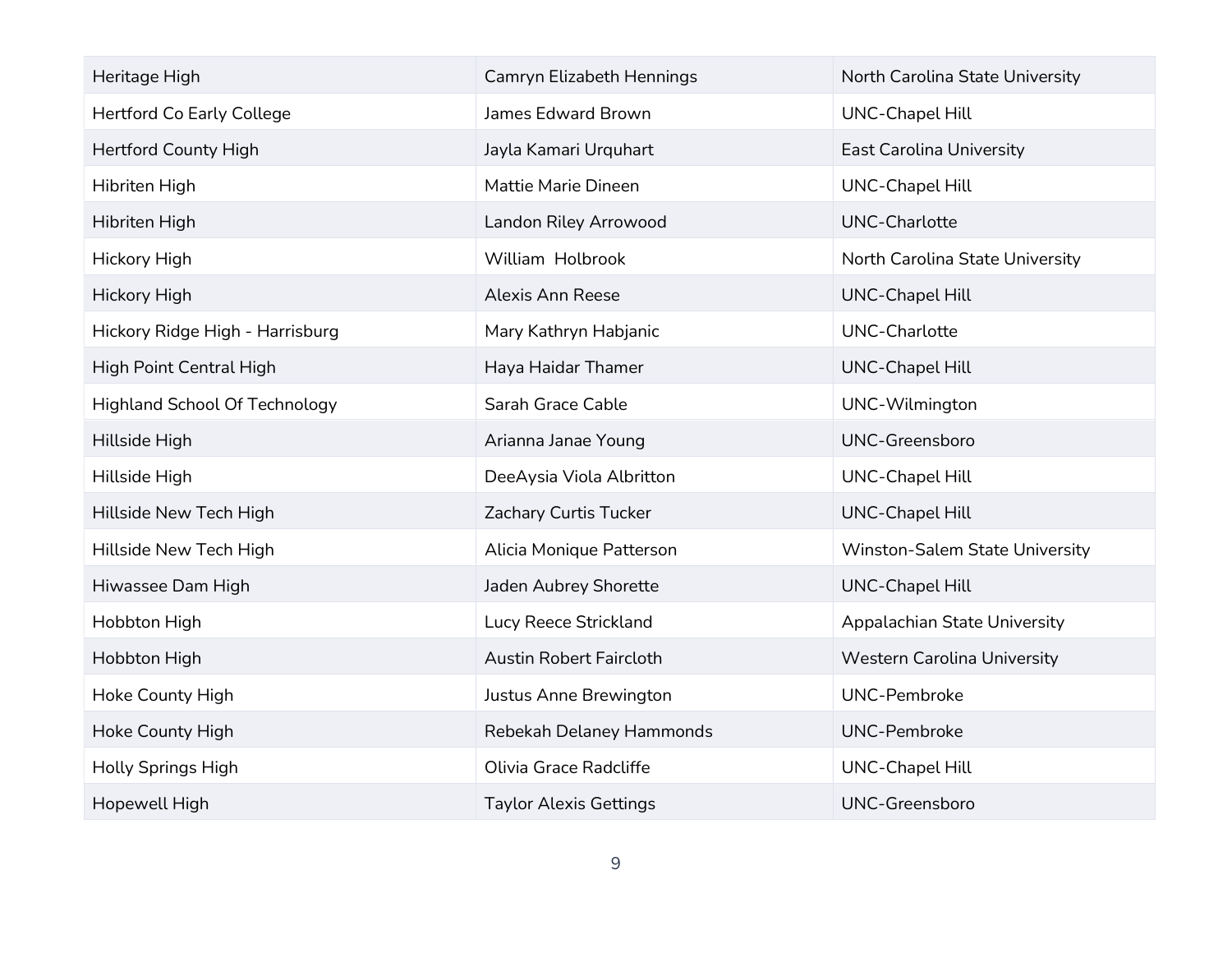| Hunter Huss High                  | Brianna Nicole Hoyle             | <b>Western Carolina University</b> |
|-----------------------------------|----------------------------------|------------------------------------|
| Independence High                 | Nadia Alise Draughn              | North Carolina A & T               |
| Isaac M Bear Early College High   | Macie Maryanne Fitzgerald        | <b>UNC-Chapel Hill</b>             |
| J F Webb High                     | Myah Destiny Arrington           | North Carolina A & T               |
| JF Webb High                      | Phaith<br><b>Carless Royster</b> | North Carolina A & T               |
| Jack Britt High                   | <b>Catherine Noel Oxendine</b>   | <b>UNC-Chapel Hill</b>             |
| Jacksonville High                 | Catherine Eva-Grace Lee          | UNC-Wilmington                     |
| James Hunt High                   | <b>Alexis Grace Winborne</b>     | North Carolina State University    |
| Jesse C. Carson High              | Savannah Rae Hart                | North Carolina State University    |
| Jimmy C. Draughn High             | Mattie Corrine Jensen            | Appalachian State University       |
| John A Holmes High                | Amanda Lee Turner                | North Carolina State University    |
| John T Hoggard High               | Ella Grace Lewis                 | North Carolina Central University  |
| Johnston Co Early College Academy | <b>Emma Louise Norris</b>        | North Carolina State University    |
| Jones Senior High                 | <b>Marion Grace Jones</b>        | North Carolina State University    |
| Julius L. Chambers High           | Damaurion Christopher Massey     | <b>UNC-Greensboro</b>              |
| Julius L. Chambers High           | <b>Jevion Tarell Oates</b>       | North Carolina A & T               |
| Junius H Rose High                | <b>Carter Bradley Lamson</b>     | North Carolina State University    |
| Kings Mountain High               | Rachel Dawn Whitaker             | North Carolina State University    |
| Kinston High                      | <b>Mallory Connor Miller</b>     | Winston-Salem State University     |
| Knightdale High                   | Synphane Anjeré Wright           | <b>UNC-Charlotte</b>               |
| Lakewood High                     | Rylie Elaine Hairr               | UNC-Wilmington                     |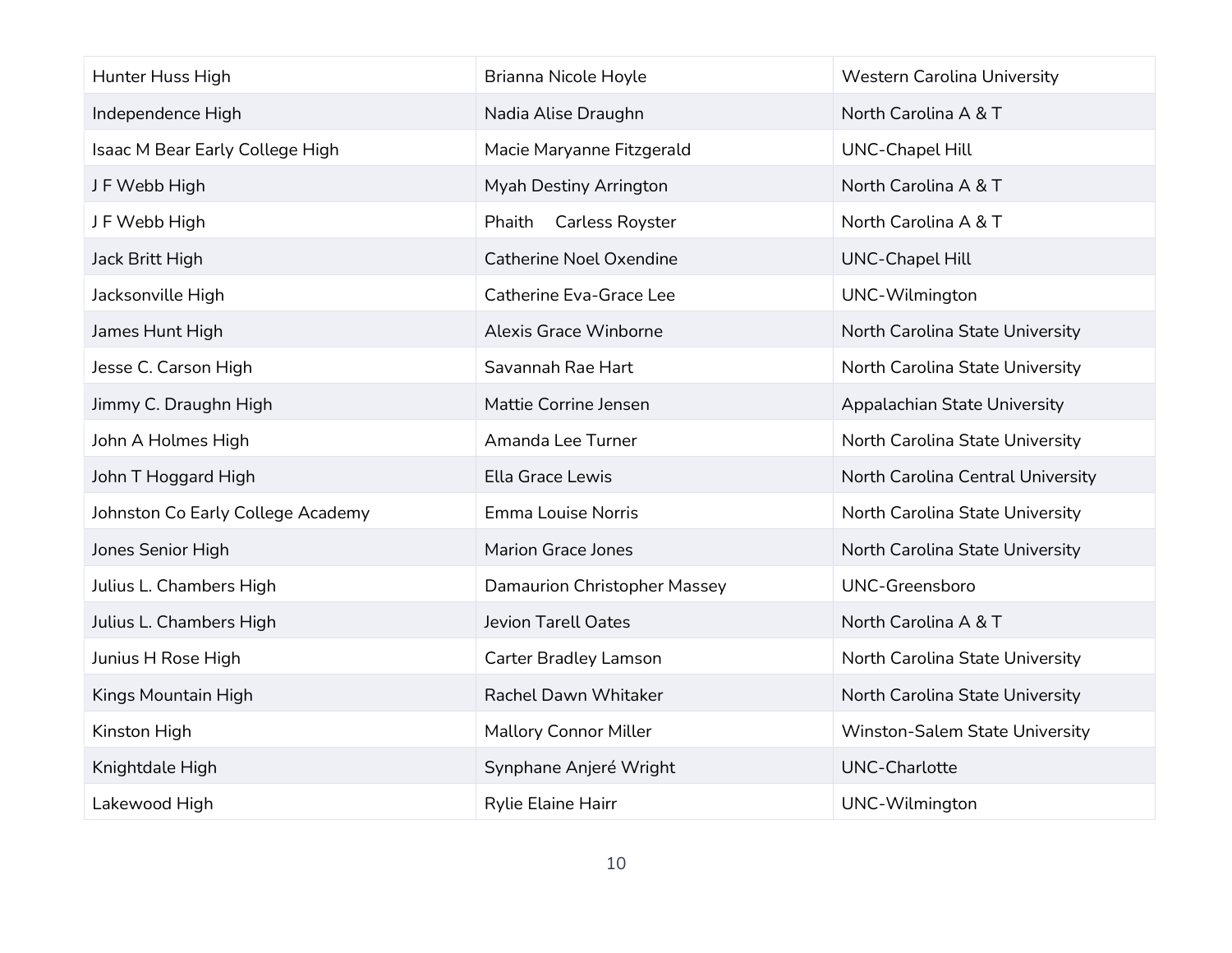| Lee County High               | Kasey Noel Dixon                  | Appalachian State University       |
|-------------------------------|-----------------------------------|------------------------------------|
| Lee County High               | Danielle Olanette Moye            | North Carolina Central University  |
| Leesville Road High           | Ria Rakesh Shah                   | <b>UNC-Chapel Hill</b>             |
| Leesville Road High           | Brianna Nicole Hucke              | UNC-Wilmington                     |
| Levine Middle College High    | Morgan Michelle Tuttle            | Winston-Salem State University     |
| Lexington Sr High             | Lauren Elizabeth Huneycutt        | Appalachian State University       |
| Lexington Sr High             | Xavier Tafari French              | <b>UNC-Chapel Hill</b>             |
| Lincolnton High               | <b>Austin Gabriel Weathers</b>    | <b>UNC-Chapel Hill</b>             |
| Louisburg High                | Jacob Tyler Jones                 | North Carolina State University    |
| Lumberton Senior High         | Avery Freeman Kemp                | <b>UNC-Chapel Hill</b>             |
| Lumberton Senior High         | Peyton Chandler Brooks            | <b>UNC-Chapel Hill</b>             |
| Madison Early College High    | Lauren Ann Yost                   | <b>UNC-Charlotte</b>               |
| Madison High                  | Noah Elijah Olson                 | <b>Western Carolina University</b> |
| Maiden High                   | Taylor Elizabeth McGovern         | Appalachian State University       |
| <b>Mallard Creek High</b>     | Victor Hieu Le Nguyen             | <b>UNC-Chapel Hill</b>             |
| <b>Mallard Creek High</b>     | Adamaris Gabriela Delgado         | <b>UNC-Chapel Hill</b>             |
| Manteo High School            | Caroline Reece O'Neal             | <b>UNC-Chapel Hill</b>             |
| Marvin Ridge High School      | Katriel Carmela Williams          | North Carolina A & T               |
| <b>McDowell Early College</b> | Hudson Levi Long                  | North Carolina State University    |
| Mcdowell High                 | Tyce M Thompson                   | Appalachian State University       |
| Merancas Middle College High  | <b>Edward Alexander Reaves II</b> | North Carolina A & T               |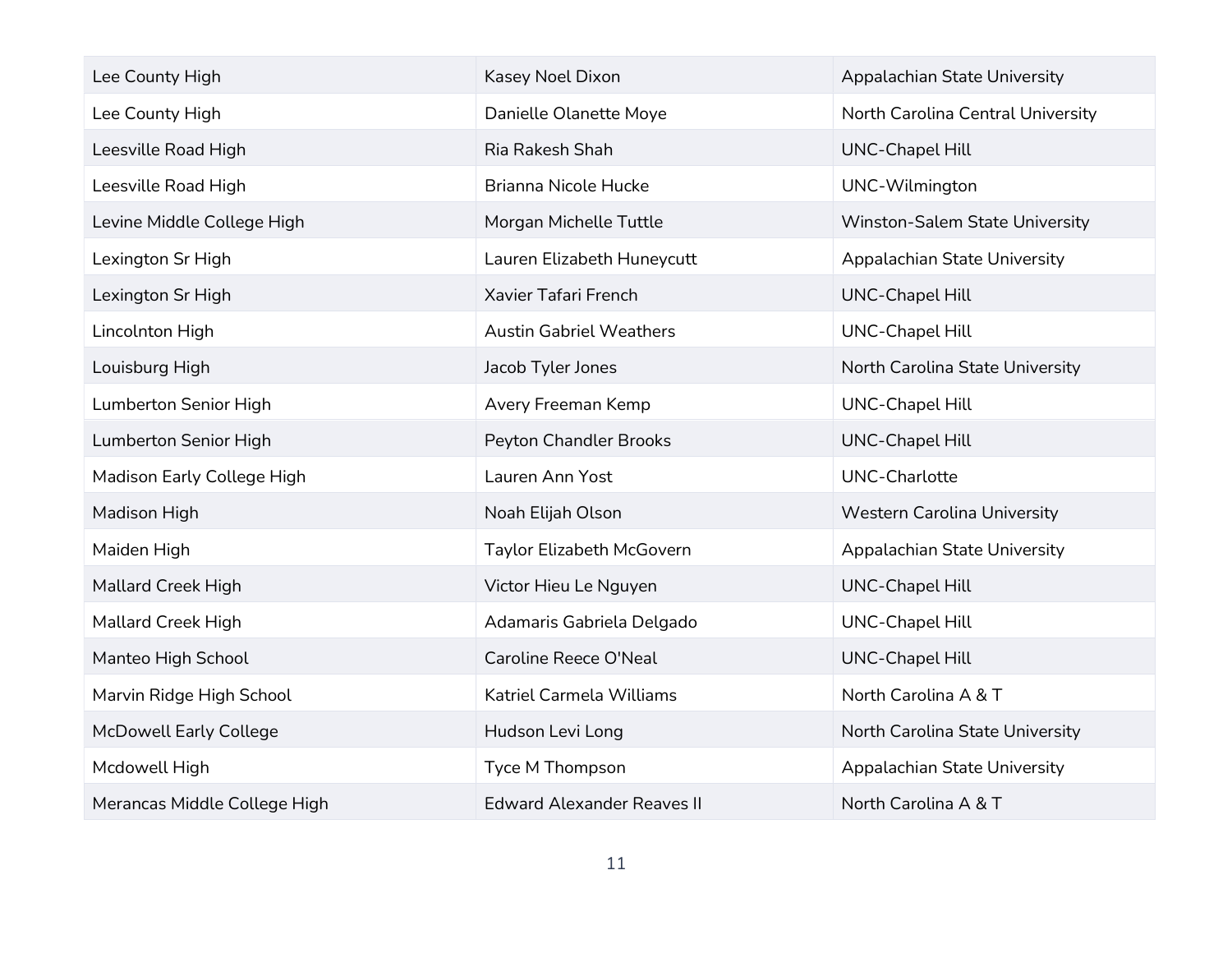| Middle College at GTCC-GSO      | <b>Carmen Danielle Starks</b>   | <b>UNC-Chapel Hill</b>             |
|---------------------------------|---------------------------------|------------------------------------|
| Middle College High at Bennett  | Mahri Elisa Lima                | North Carolina A & T               |
| Middle Creek High               | <b>Cameron Alexander Ward</b>   | <b>UNC-Chapel Hill</b>             |
| Midway High                     | Johnnie Wyatt Holland           | <b>East Carolina University</b>    |
| Mitchell High                   | Olivia Michelle Biddix          | <b>UNC-Chapel Hill</b>             |
| Monroe High                     | William Jalen Smith             | North Carolina State University    |
| Montgomery Central High         | Dylan Ray Allen                 | North Carolina State University    |
| Montgomery County Early College | McKenzie Marian Jackson         | <b>UNC-Chapel Hill</b>             |
| Mooresville Sr High             | Kylie Jewelle Sharpe            | <b>UNC-Chapel Hill</b>             |
| Mooresville Sr High             | Caleb Alexander D'Amico         | <b>UNC-Chapel Hill</b>             |
| Mount Airy High                 | Olivia Rae Phillips             | <b>East Carolina University</b>    |
| Mount Pleasant High             | Emily G Saxman                  | <b>UNC-Charlotte</b>               |
| Mount Pleasant High             | <b>Claire Elizabeth Rowland</b> | <b>UNC-Charlotte</b>               |
| Mount Tabor High                | <b>Addison Elizabeth Deets</b>  | <b>East Carolina University</b>    |
| Mountain Heritage High          | Gavin Mac Fox                   | <b>UNC-Charlotte</b>               |
| Mountain Heritage High          | Autumn Brook Silver             | <b>Western Carolina University</b> |
| Murphy High                     | <b>Connor Blake Savugot</b>     | North Carolina State University    |
| Myers Park High                 | Kiari Latriesh Frazier          | North Carolina A & T               |
| Nash-Rm Middle College Hs       | Jaden Alexander Anthony         | North Carolina A & T               |
| NC School of Science and Math   | Ai-Ling Ishii Kue               | <b>UNC-Chapel Hill</b>             |
| Needham Broughton High          | <b>Stella Lauren Gourley</b>    | Appalachian State University       |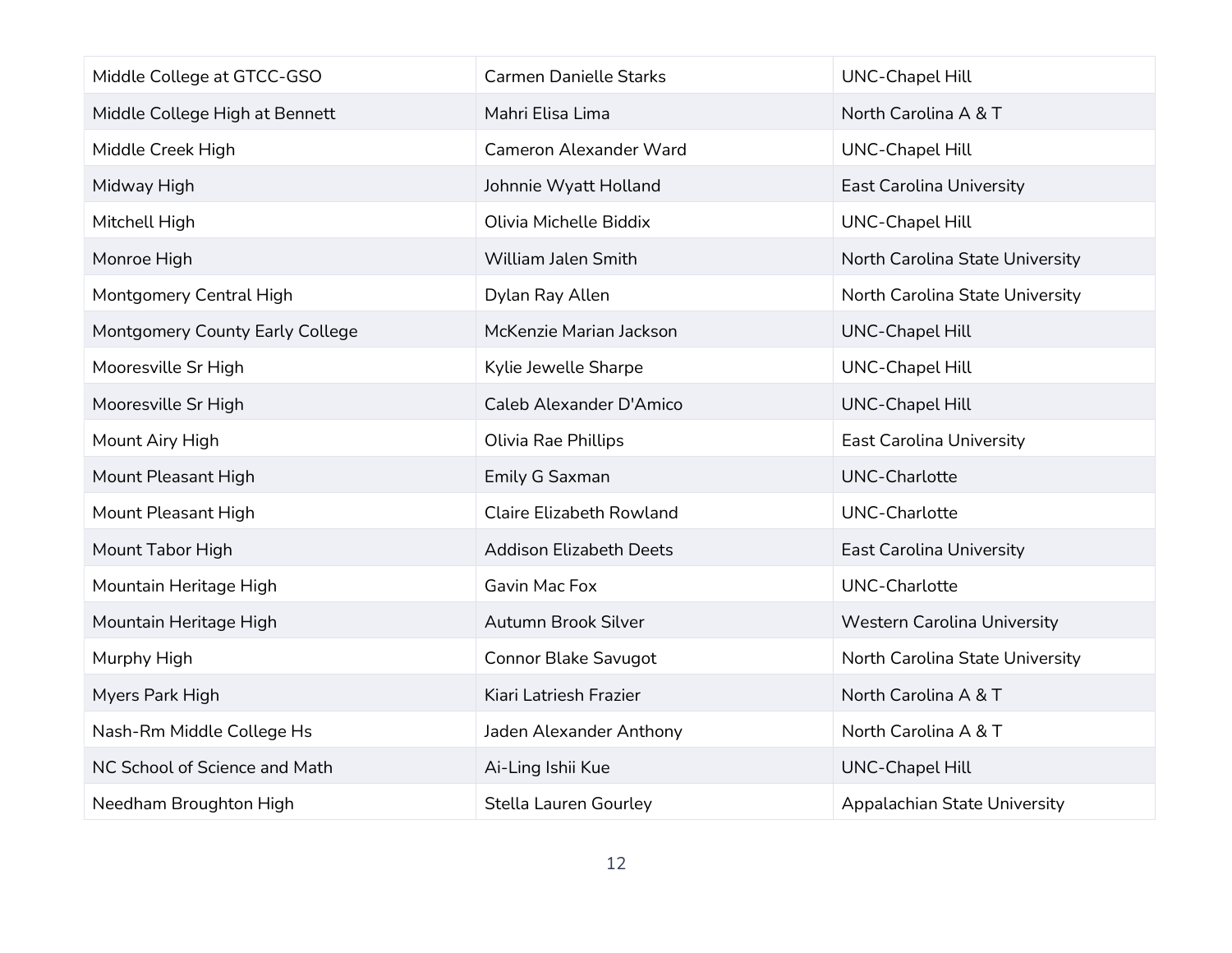| <b>Nesbitt Discovery Academy</b>      | Jadyn Landry Hutsell            | <b>Western Carolina University</b> |
|---------------------------------------|---------------------------------|------------------------------------|
| New Hanover High                      | <b>Aleck Craig Creech</b>       | North Carolina State University    |
| North Brunswick High                  | Ayana Semajene Johnson          | Winston-Salem State University     |
| North Buncombe High                   | Ella Rose Kopp                  | <b>UNC-Chapel Hill</b>             |
| North Davidson Sr High                | <b>William Michael Anderson</b> | UNC-Charlotte                      |
| North Forsyth High                    | Amaya Ariana Weaver             | North Carolina Central University  |
| North Henderson High                  | Daniel Alan McCall              | <b>Western Carolina University</b> |
| North Johnston High                   | Andrew Franklin Stancil         | North Carolina State University    |
| North Lenoir High                     | Hannah Ellen Hemby              | UNC-Wilmington                     |
| North Lincoln High                    | Emma Grace Goodson              | Appalachian State University       |
| North Mecklenburg High                | Demi Kamille Wilson             | <b>UNC-Charlotte</b>               |
| North Mecklenburg High                | Adrian T'Kai Belle-McCloud      | Elizabeth City State University    |
| North Moore High                      | Emma Claire Mack                | <b>UNC-Chapel Hill</b>             |
| North Stanly High                     | Nichols Diron Melton            | <b>UNC-Asheville</b>               |
| North Surry High                      | <b>Weatherly Adair Reeves</b>   | North Carolina State University    |
| North Surry High                      | Jacey Townsend Ward             | UNC-Greensboro                     |
| North Wake College and Career Academy | Daijion Michelle Lee            | Winston-Salem State University     |
| Northampton Early College             | Kingi Lamar Garner              | <b>East Carolina University</b>    |
| Northern Durham High                  | Peyton Danielle Paschall        | North Carolina State University    |
| Northern Nash High                    | Jessica Louise Poythress        | North Carolina State University    |
| Northwest Guilford High               | Sophia Adeline Carson           | North Carolina State University    |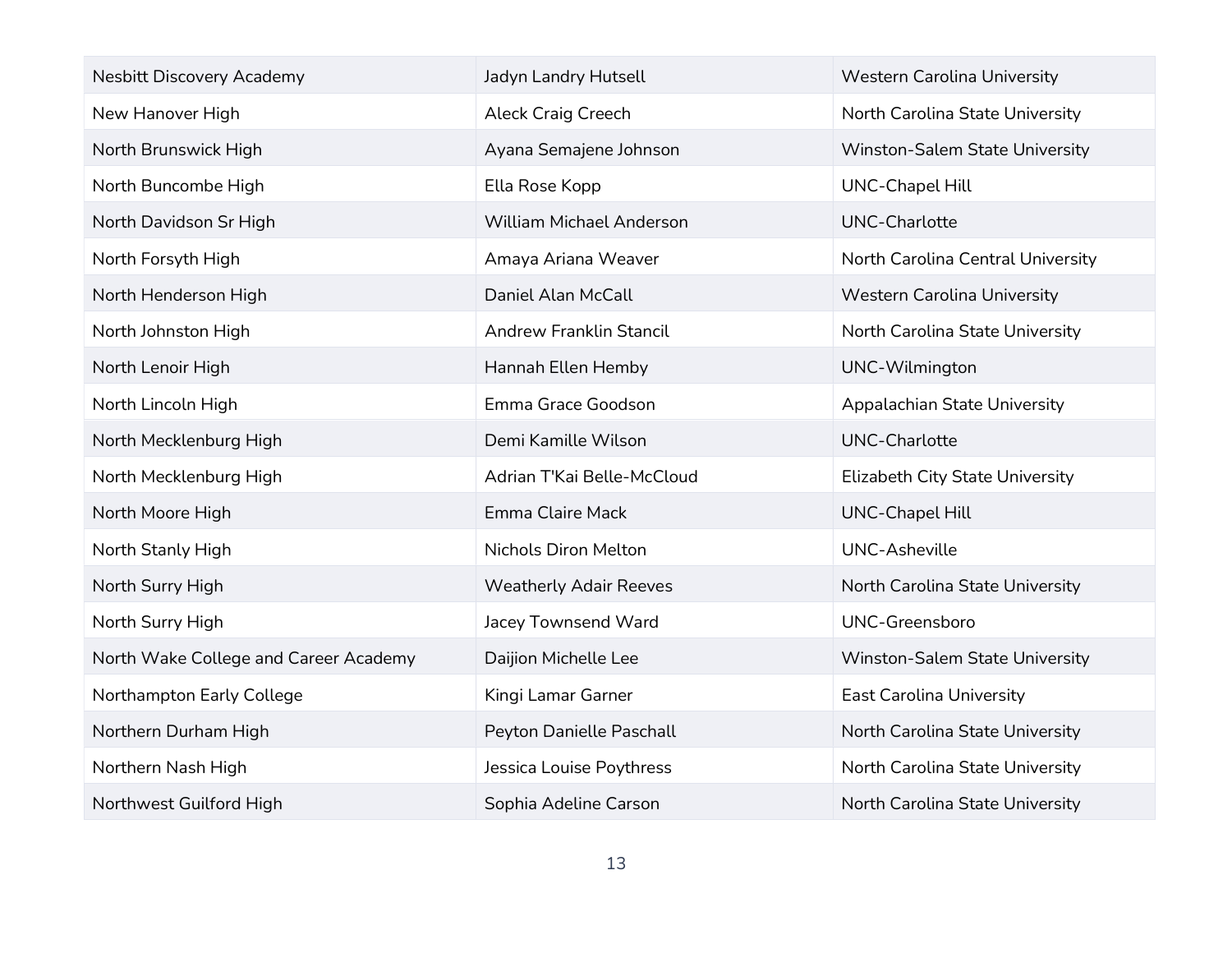| Northwood High                   | Aza Chanel McFadden         | UNC-Charlotte                      |
|----------------------------------|-----------------------------|------------------------------------|
| Oak Grove High                   | Jason Lee White             | <b>UNC-Chapel Hill</b>             |
| Ocracoke                         | Jackson Sydney Strange      | Appalachian State University       |
| Olympic High                     | Natalia Magloire Sempere    | <b>UNC-Charlotte</b>               |
| Olympic High                     | Atiba (AJ) Damany Shaw      | North Carolina State University    |
| Orange High                      | <b>Connor McLean Cannon</b> | <b>UNC-Asheville</b>               |
| Orange High                      | Alisa Monique Jones         | Winston-Salem State University     |
| Overhills High                   | Jazlyn Kathleen Terrell     | <b>UNC-Charlotte</b>               |
| Page High (Walter Hines)         | Caleb Bryce Steele          | <b>UNC-Charlotte</b>               |
| Pamlico County High              | Noah Alexander Johnson      | North Carolina State University    |
| Panther Creek High               | Amulya Maria Jose           | North Carolina State University    |
| Panther Creek High               | Makayla Ann Rumley          | UNC-Greensboro                     |
| Parkland High                    | Jaxon Ray Monell            | Elizabeth City State University    |
| Parkwood High                    | Mackenzie Abbigail Starnes  | <b>Western Carolina University</b> |
| Pasquotank Co High               | Qymar Javontae Dashiell     | North Carolina State University    |
| Pasquotank Co High               | Chandler Stephen Walton     | UNC-Wilmington                     |
| Pender Early College High        | Seth Estes Savage           | UNC-Wilmington                     |
| Perquimans Co High               | Tanner Benjamin Thach       | UNC-Wilmington                     |
| Person High                      | Mallori Faith Martin        | Appalachian State University       |
| Person High                      | Imani Tamia Winstead        | UNC-Greensboro                     |
| Phillip O. Berry Academy Of Tech | Micah Tonnell Oliphant      | North Carolina A & T               |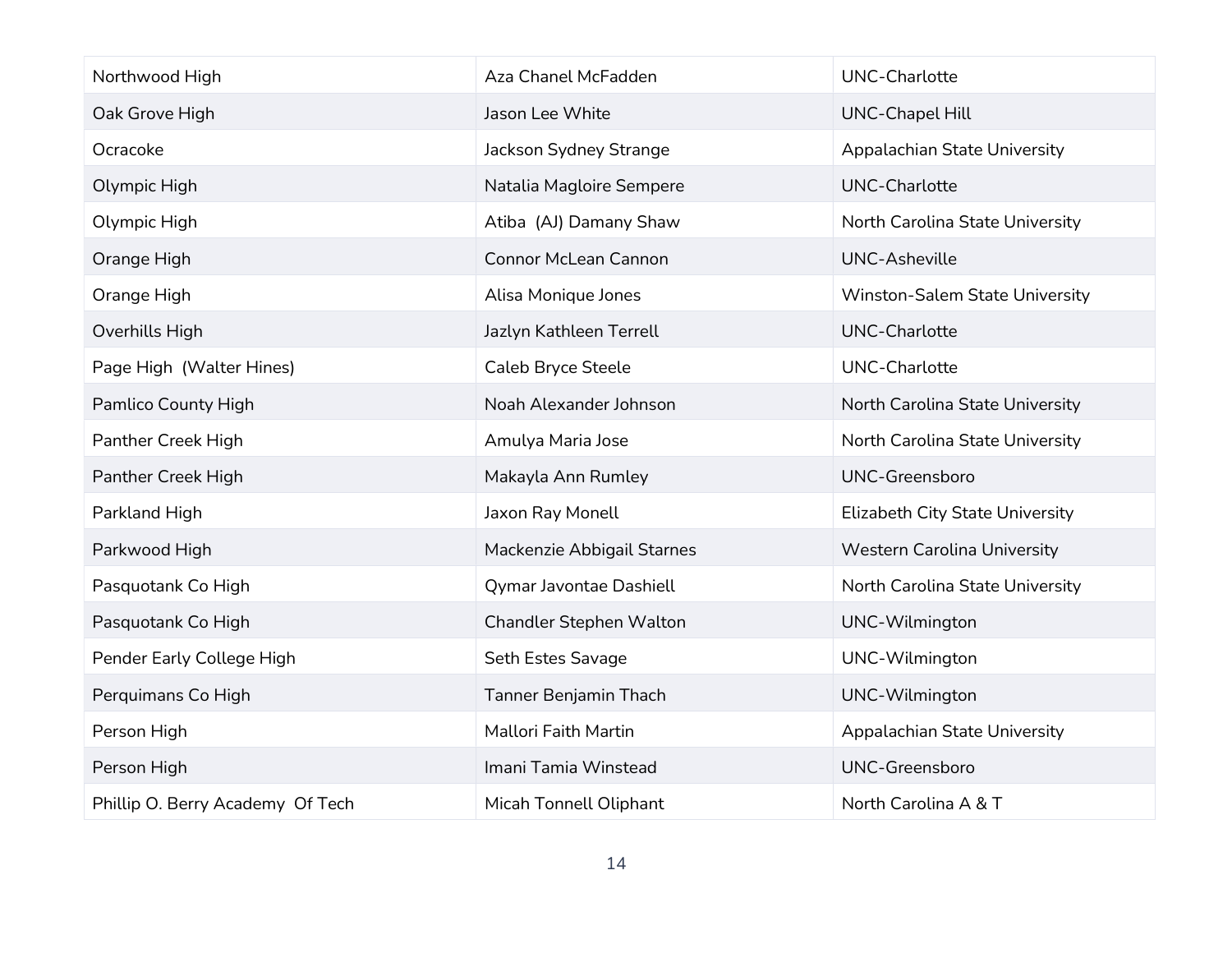| Phillip O. Berry Academy Of Tech | Bayla Alex Felton           | <b>Elizabeth City State University</b> |
|----------------------------------|-----------------------------|----------------------------------------|
| Pine Forest High                 | Dawson Jarman               | <b>UNC-Charlotte</b>                   |
| Pinecrest High                   | Sarah Ann Holder            | East Carolina University               |
| Pinecrest High                   | Jackson Thomas Howard       | Appalachian State University           |
| Pisgah High                      | Lucas Stephen Gray Cody     | Appalachian State University           |
| Plymouth High                    | TyNasiah Monae Hyman        | <b>East Carolina University</b>        |
| Polk County High                 | Anna Grace Morton           | <b>UNC-Charlotte</b>                   |
| Polk County High                 | Chauncey Alberta Barber, II | North Carolina State University        |
| Porter Ridge High                | Sarah D Myers               | <b>UNC-Chapel Hill</b>                 |
| Princeton High                   | Graycen Lane Faulk          | <b>East Carolina University</b>        |
| Providence Grove High            | Alyssa Deann Beasley        | <b>UNC-Chapel Hill</b>                 |
| Providence Grove High            | <b>Grayce Marie Simpson</b> | <b>UNC-Chapel Hill</b>                 |
| Providence High                  | Ansley Marie Hignight       | <b>East Carolina University</b>        |
| <b>PSRC Early College at RCC</b> | Ky'Aisa Nashay Roberts      | <b>East Carolina University</b>        |
| <b>Purnell Swett High</b>        | Kelly Rose Locklear         | North Carolina State University        |
| <b>Purnell Swett High</b>        | <b>Emily Taylor Goins</b>   | <b>UNC-Chapel Hill</b>                 |
| R B Glenn High                   | Anaiya Nichelle Rice        | <b>UNC-Charlotte</b>                   |
| R J Reynolds High                | <b>Brandon Tariq Davis</b>  | North Carolina A & T                   |
| R S Central High                 | Stephen Michael Scala       | North Carolina State University        |
| Randleman High                   | <b>Allie Renee Richards</b> | North Carolina State University        |
| <b>Reid Ross Classical High</b>  | Maliyah Michelle Singleton  | <b>Fayetteville State University</b>   |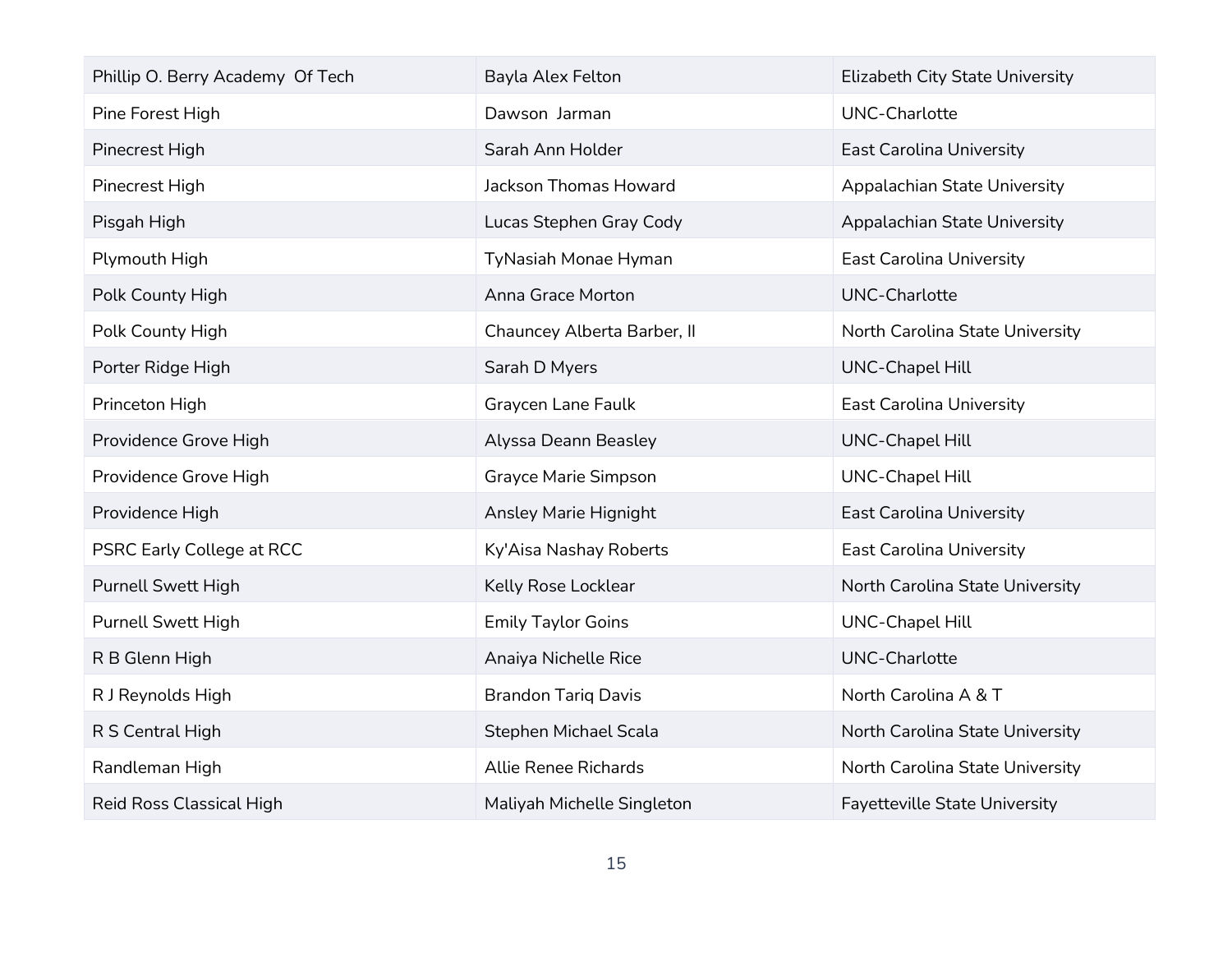| Reidsville High                   | Khloie Grace McClain           | <b>UNC-Chapel Hill</b>             |
|-----------------------------------|--------------------------------|------------------------------------|
| Research Triangle High            | <b>Ashley Anjolie Smith</b>    | <b>UNC-Chapel Hill</b>             |
| Richmond Early College High       | Ryan Zachary Wilson            | Appalachian State University       |
| Richmond Early College High       | <b>Brandon Rain Swallow</b>    | <b>UNC-Pembroke</b>                |
| <b>Richmond Senior High</b>       | Kirsten Riley McDonald         | North Carolina State University    |
| Riverside High - Williamston      | <b>Briley Jane Bickerstaff</b> | North Carolina State University    |
| Roanoke Rapids Early College High | Meredith Anne Wilson           | <b>UNC-Chapel Hill</b>             |
| Roanoke Rapids High               | Meghan Lynleigh Beam           | <b>East Carolina University</b>    |
| Roanoke Valley Early College High | A'Kayla LaNell Frazier         | North Carolina Central University  |
| Robbinsville High                 | Ivy Paige Odom                 | <b>Western Carolina University</b> |
| Robert L. Patton High             | Meredith Blair Kearson         | <b>UNC-Chapel Hill</b>             |
| Rockingham Co High                | Kaitlyn Allison Marquardt      | Appalachian State University       |
| Rocky Mount High                  | Olivia Rose Daughtridge        | <b>UNC-Chapel Hill</b>             |
| Rocky Mount High                  | Mesiah E Evans                 | <b>UNC-Chapel Hill</b>             |
| Rocky River High                  | <b>Brianna Elaine Daniels</b>  | North Carolina A & T               |
| Rocky River High                  | Summer Denise Washington       | North Carolina Central University  |
| Ronald Wilson Reagan High         | Parkman Hunter Cook            | <b>UNC-Chapel Hill</b>             |
| Rosman High                       | Jessica Reagan Chappell        | North Carolina State University    |
| Saint Stephens High               | Ansley Mae Byrd                | <b>Western Carolina University</b> |
| SandHoke Early College High       | Amber N Locklear               | North Carolina State University    |
| <b>Scotland High</b>              | <b>Taylor Grace Waitley</b>    | <b>Western Carolina University</b> |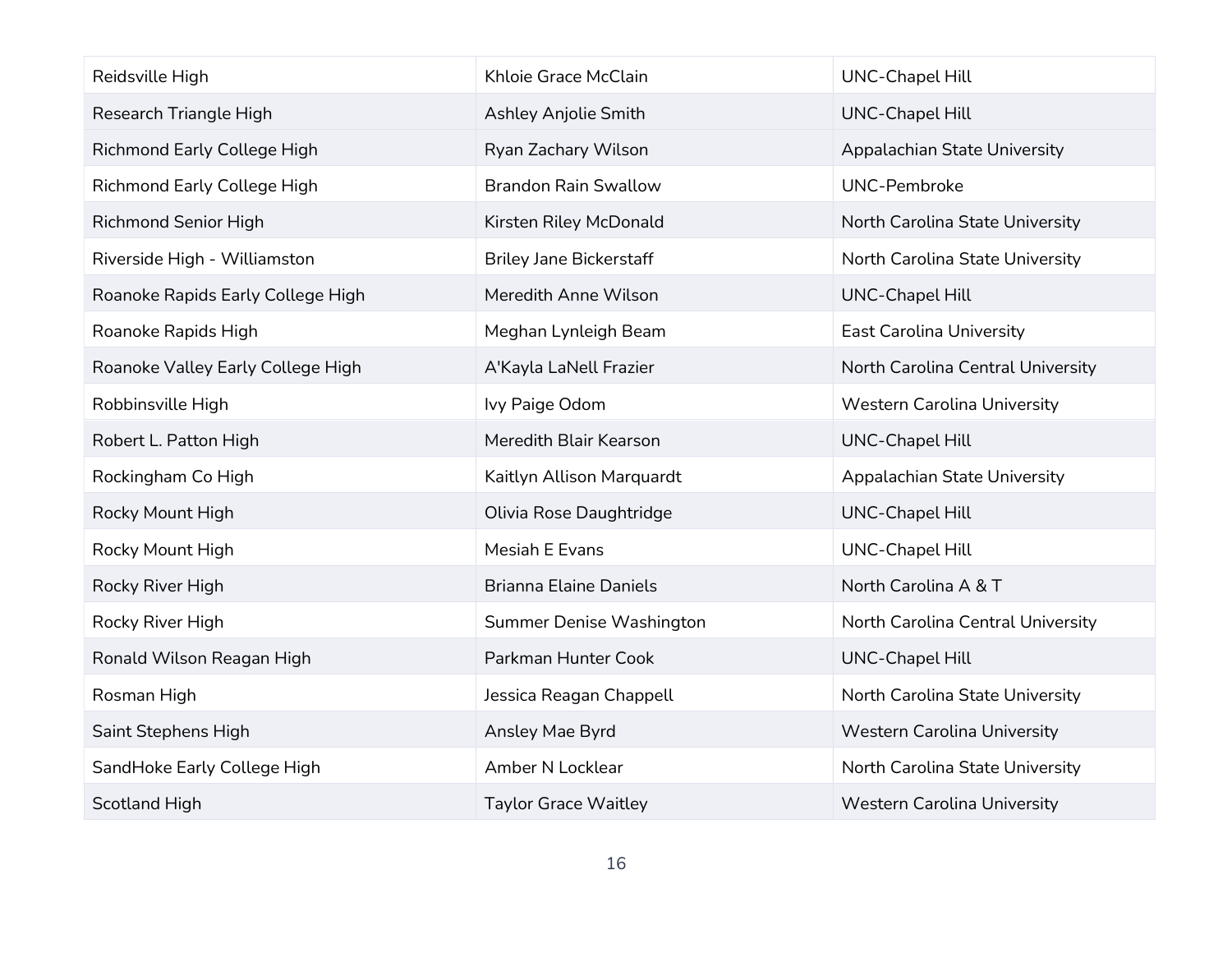| <b>Scotland High</b>       | Tyler Jade McMillan        | <b>UNC-Chapel Hill</b>          |
|----------------------------|----------------------------|---------------------------------|
| SEA-Tech                   | Mikenzie Alexis Wallace    | <b>UNC-Charlotte</b>            |
| Seventy-First High         | Josiah Raymond Boyd        | Winston-Salem State University  |
| Shelby High                | Jacey LeeAnn Hillman       | <b>East Carolina University</b> |
| Smithfield-Selma High      | Angel Salvador Araiza      | <b>UNC-Greensboro</b>           |
| <b>Smoky Mountain High</b> | Catherine Shea Wargo       | UNC-Greensboro                  |
| South Brunswick High       | Charlotte Elizabeth Bland  | UNC-Greensboro                  |
| South Central High         | Kelvin Leo Chadwick        | North Carolina A & T            |
| South Columbus High        | <b>Elaina Rose Price</b>   | <b>UNC-Pembroke</b>             |
| South Creek High           | Cassidy A Patrick          | <b>East Carolina University</b> |
| South Garner High          | Ryan Chandler Hargrove     | <b>UNC-Greensboro</b>           |
| South Granville High       | Rebecca Anne Snyder        | UNC-Greensboro                  |
| South Iredell High         | Hannah Marie Van Buren     | North Carolina State University |
| South Iredell High         | Molly Brooke Smyth         | <b>UNC-Chapel Hill</b>          |
| South Johnston High        | Chloé Elizabeth Sharpe     | North Carolina State University |
| South Lenoir High          | Natalie Brooke Dail        | <b>UNC-Charlotte</b>            |
| South Mecklenburg High     | Mary Grace Bombien         | UNC-Charlotte                   |
| South Point High           | <b>Emily Claire Revels</b> | North Carolina State University |
| South Rowan High           | Jacob Alan Ritchie         | Appalachian State University    |
| South Rowan High           | Ayden James Basinger       | Appalachian State University    |
| South Stanly High          | <b>Ethan Delane Hatley</b> | North Carolina State University |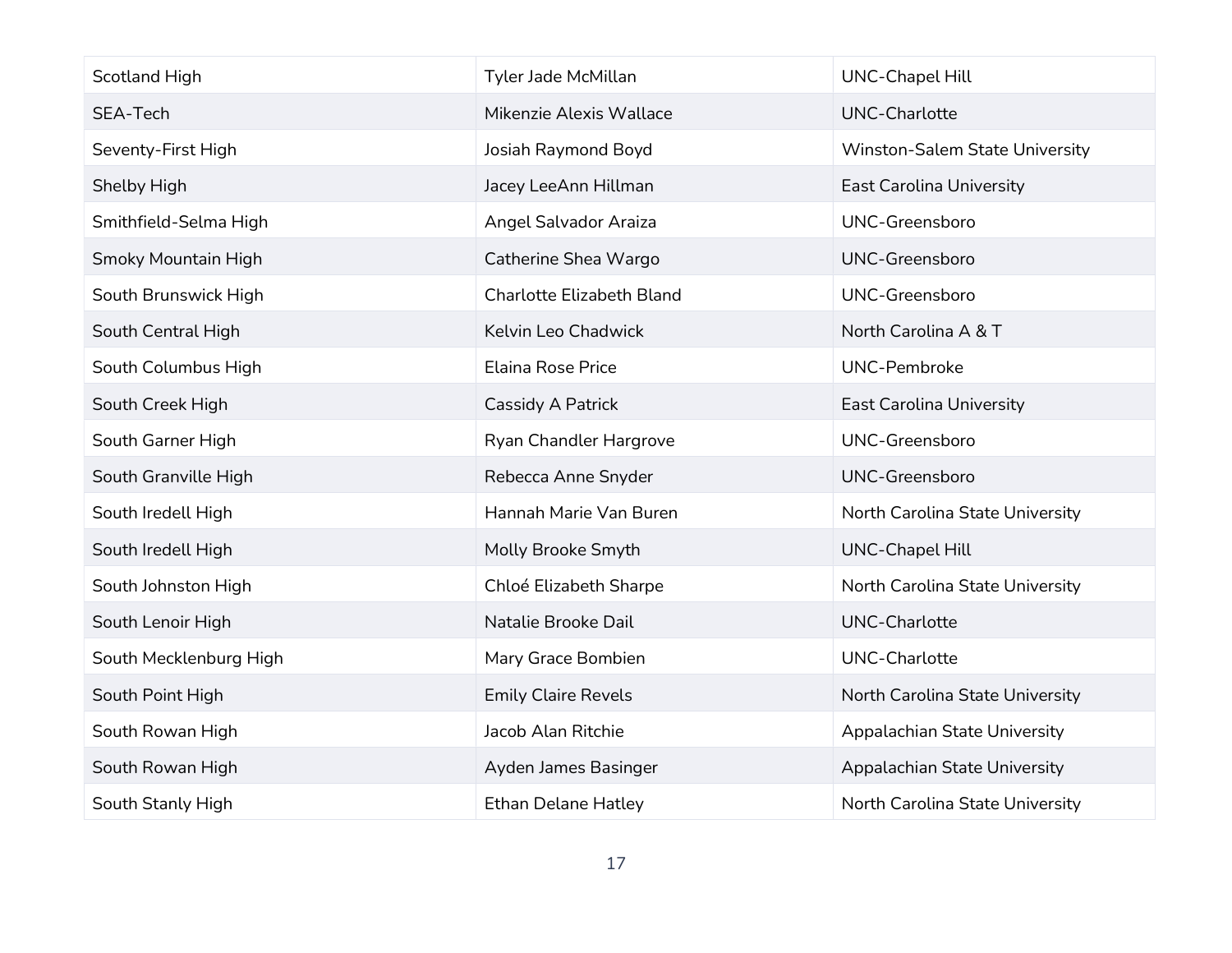| South Stokes High                            | Ka'Laysia Al'Lisha Fulp          | Appalachian State University       |
|----------------------------------------------|----------------------------------|------------------------------------|
| South View High                              | Rylee Alanah-Raye Castro Andress | North Carolina State University    |
| Southeast Guilford High                      | Aaliyah Racquel Moore            | North Carolina State University    |
| Southeast Raleigh High                       | Erica Sanaya Monét Rice          | North Carolina State University    |
| Southern Alamance High                       | Julia Elizabeth Panknin          | <b>UNC-Chapel Hill</b>             |
| Southern Alamance High                       | Evelyn Grace Jacobs              | <b>UNC-Chapel Hill</b>             |
| Southern Lee High                            | <b>Takirah Kelis McNeill</b>     | North Carolina A & T               |
| Southern School of Energy and Sustainability | Amonte DeJean McNair             | North Carolina State University    |
| Southern Wayne High                          | <b>Bethany Leanne Tadlock</b>    | <b>East Carolina University</b>    |
| Southern Wayne High                          | Kaitlyn Sheryl Whitley           | North Carolina State University    |
| Southwestern Randolph High                   | <b>Callie Shea Turner</b>        | <b>Western Carolina University</b> |
| Spring Creek High                            | Destiny Alexis Wilson            | North Carolina State University    |
| <b>Starmount High</b>                        | <b>Caroline Grace Wood</b>       | North Carolina State University    |
| Statesville High                             | <b>Parker James Rufty</b>        | <b>UNC-Charlotte</b>               |
| Statesville High                             | Queniya De'mere Steele           | <b>Western Carolina University</b> |
| STEM Early College @ NC A&T SU               | <b>Trinity Princess Gripper</b>  | North Carolina A & T               |
| <b>Stuart W Cramer High</b>                  | Patrick O Hairston, Jr.          | <b>East Carolina University</b>    |
| Sun Valley High                              | Olivia Helen Harvey              | North Carolina State University    |
| Swain County High                            | Cooper Blayne Hyatt              | <b>UNC-Charlotte</b>               |
| T C Roberson High                            | Lela Mackenzie French            | <b>UNC-Chapel Hill</b>             |
| T Wingate Andrews High                       | Sanaa Mackenzie Cherry           | Winston-Salem State University     |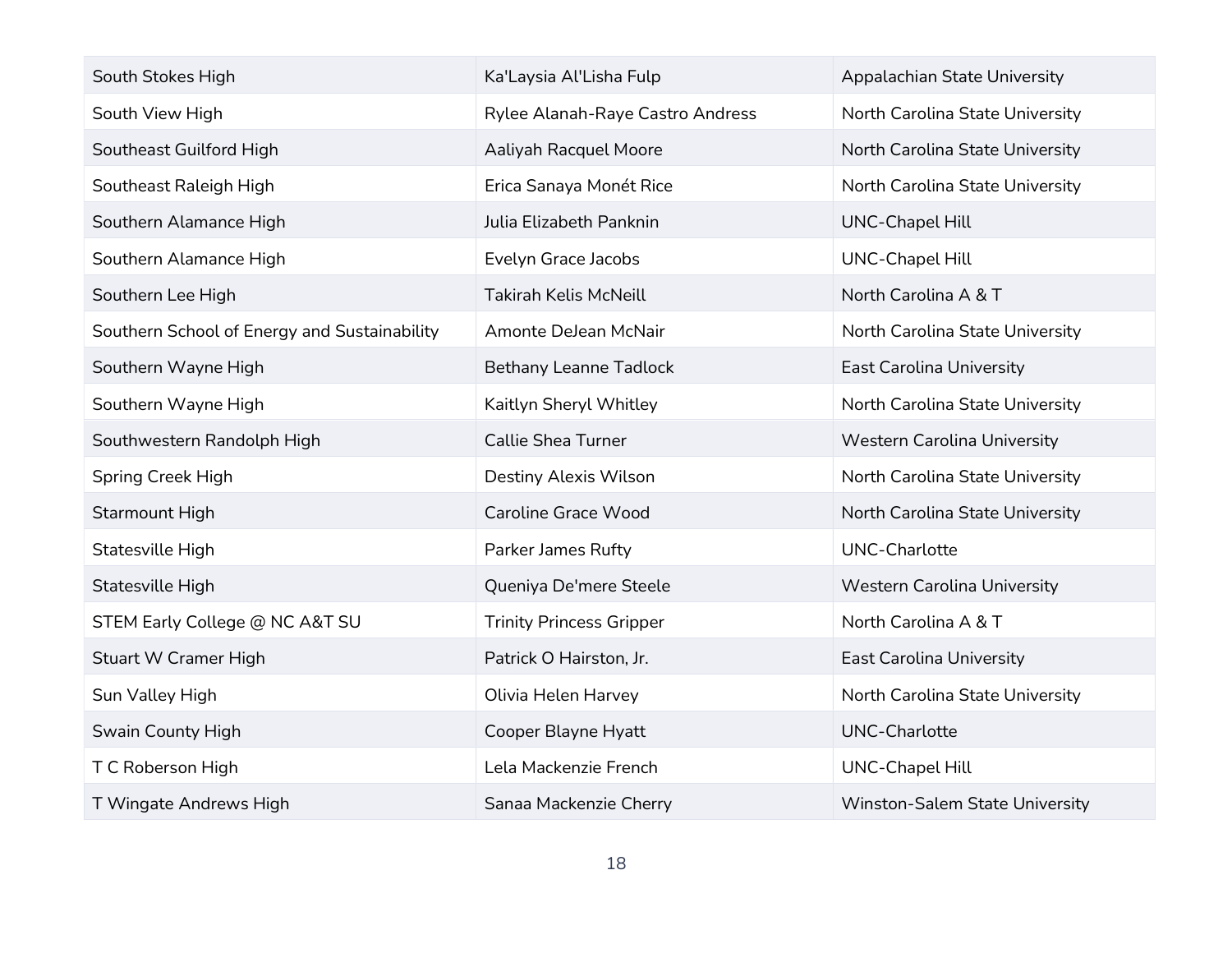| Tarboro High                             | Jamie Lashelle Guilford       | <b>UNC-Chapel Hill</b>             |
|------------------------------------------|-------------------------------|------------------------------------|
| The Academy at Smith                     | Ivey Sinclair Broadnax        | North Carolina A & T               |
| Thomasville High                         | Summer Jordan McCoy           | <b>UNC-Chapel Hill</b>             |
| Thomasville High                         | Corina Rodriguez Tellez       | <b>Western Carolina University</b> |
| <b>Topsail High</b>                      | Abigail Lynn Coursey          | <b>UNC-Chapel Hill</b>             |
| <b>Triton High</b>                       | <b>Christian Paul Licary</b>  | North Carolina State University    |
| Tuscola High                             | Anneke Maxine Lam             | North Carolina State University    |
| <b>UNCG Early/Middle College</b>         | Lauryn Alana Stokes           | <b>UNC-Charlotte</b>               |
| Union Academy                            | <b>Brittany Nicole Senior</b> | Appalachian State University       |
| Union Pines High                         | Elizabeth Kelly Martindale    | North Carolina State University    |
| Vance Co Early College                   | Davonna Denise Person         | North Carolina Central University  |
| Vance Co Early College                   | Semaj Kweli Jones             | Appalachian State University       |
| Vernon Malone College and Career Academy | Justus Alan Robert Lacewell   | UNC-Wilmington                     |
| Vernon Malone College and Career Academy | Bryson J Lionel Carr          | North Carolina A & T               |
| Wake Early College of Health and Science | Hedille Hossam Al-Dhalimy     | North Carolina State University    |
| Wake Early College of Health and Science | Glory Luzolo Kidimbu          | <b>East Carolina University</b>    |
| <b>Wake Forest</b>                       | Mason Blue Walter             | Appalachian State University       |
| Wake STEM Early College High             | Megan Elizabeth Giancola      | <b>East Carolina University</b>    |
| Wake Young Men's Leadership Academy      | Aaron Benjamin Watkins        | <b>East Carolina University</b>    |
| Wake Young Women's Leadership Academy    | Giuliana Sofia Baucom         | North Carolina State University    |
| Wake Young Women's Leadership Academy    | Sommiya Raine Brown           | <b>East Carolina University</b>    |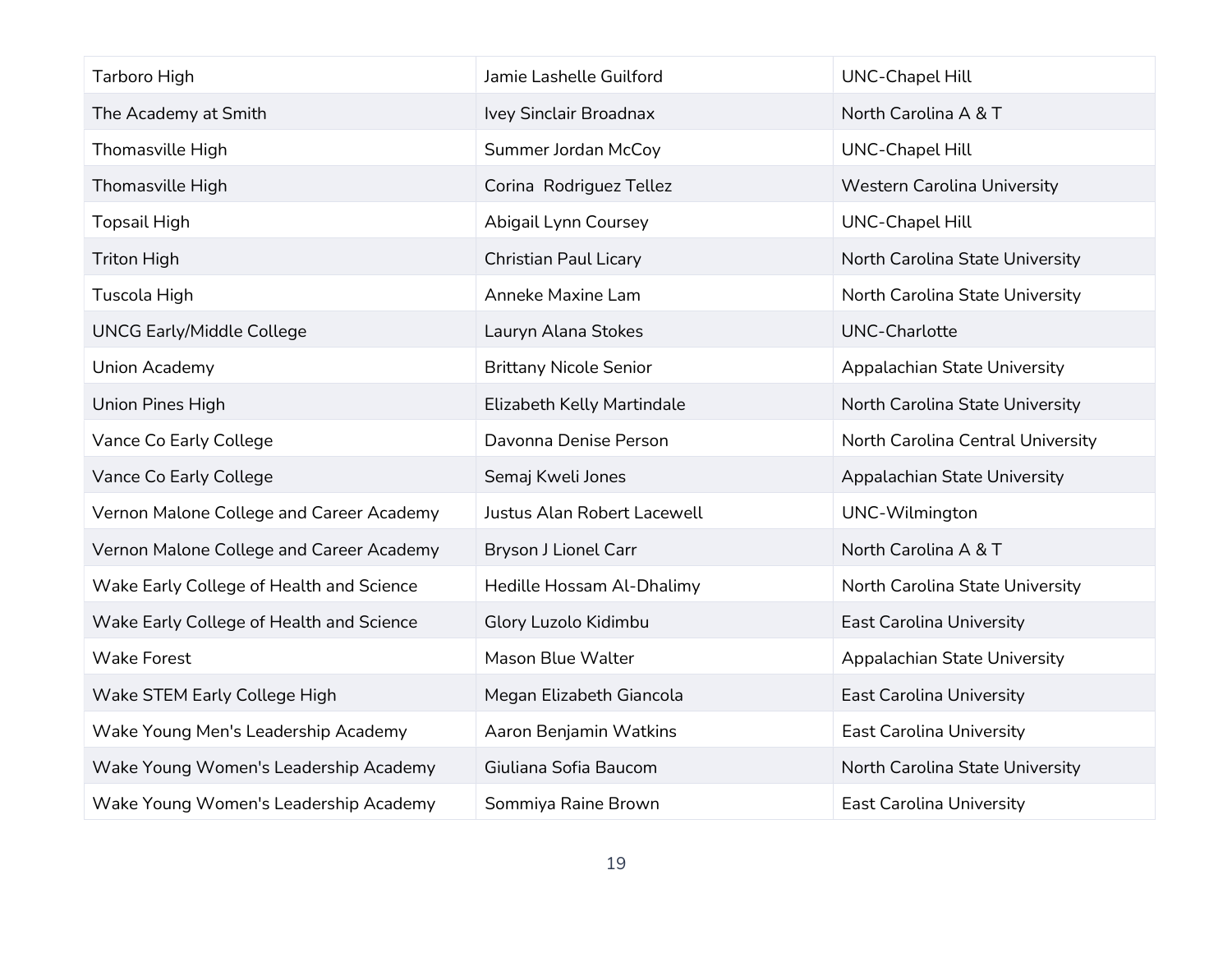| Wakefield High                    | Amelia Christen Peck                | North Carolina State University    |
|-----------------------------------|-------------------------------------|------------------------------------|
| Walkertown High                   | Myles Wilson Barlow                 | <b>UNC-Greensboro</b>              |
| Wallace-Rose Hill High            | <b>Brookelynn Caroline Matthews</b> | <b>UNC-Chapel Hill</b>             |
| Wallace-Rose Hill High            | <b>Skylar Marie Parker</b>          | East Carolina University           |
| Walter M Williams High            | Iyanna Faith Robinson               | North Carolina State University    |
| Walter M Williams High            | <b>Thomas Daniel Overby</b>         | Appalachian State University       |
| Warren Early College High         | Katelyn Richardson                  | Winston-Salem State University     |
| Watauga High                      | <b>Edward Gresham Collins</b>       | <b>UNC-Chapel Hill</b>             |
| <b>Watauga Innovation Academy</b> | <b>Brelyn Elise Sturgill</b>        | Appalachian State University       |
| Wayne School of Engineering       | Nicole Louise Page                  | North Carolina State University    |
| <b>Weaver Academy</b>             | Zainab Adamou-Mohamed               | <b>UNC-Greensboro</b>              |
| Weddington High                   | Peter Henry Cordier                 | <b>Western Carolina University</b> |
| West Bladen High                  | Tamia Nicole Barber                 | <b>UNC-Chapel Hill</b>             |
| West Brunswick High               | Zmyria Tyrona Siler                 | North Carolina Central University  |
| West Cabarrus High                | Julia Kathryn Ronemus               | <b>UNC-Chapel Hill</b>             |
| West Carteret High                | <b>Madison Paige Reavis</b>         | <b>UNC-Chapel Hill</b>             |
| West Charlotte High               | Jayden Omari Bullock                | Winston-Salem State University     |
| West Craven High                  | Jaden Devone Bryan                  | <b>East Carolina University</b>    |
| West Davidson High                | Katarina Leigh Kepley               | <b>UNC-Charlotte</b>               |
| West Forsyth High                 | Madison Ann Spangler                | <b>UNC-Asheville</b>               |
| West Henderson High               | Marissa Haley Detwiler              | UNC-Wilmington                     |